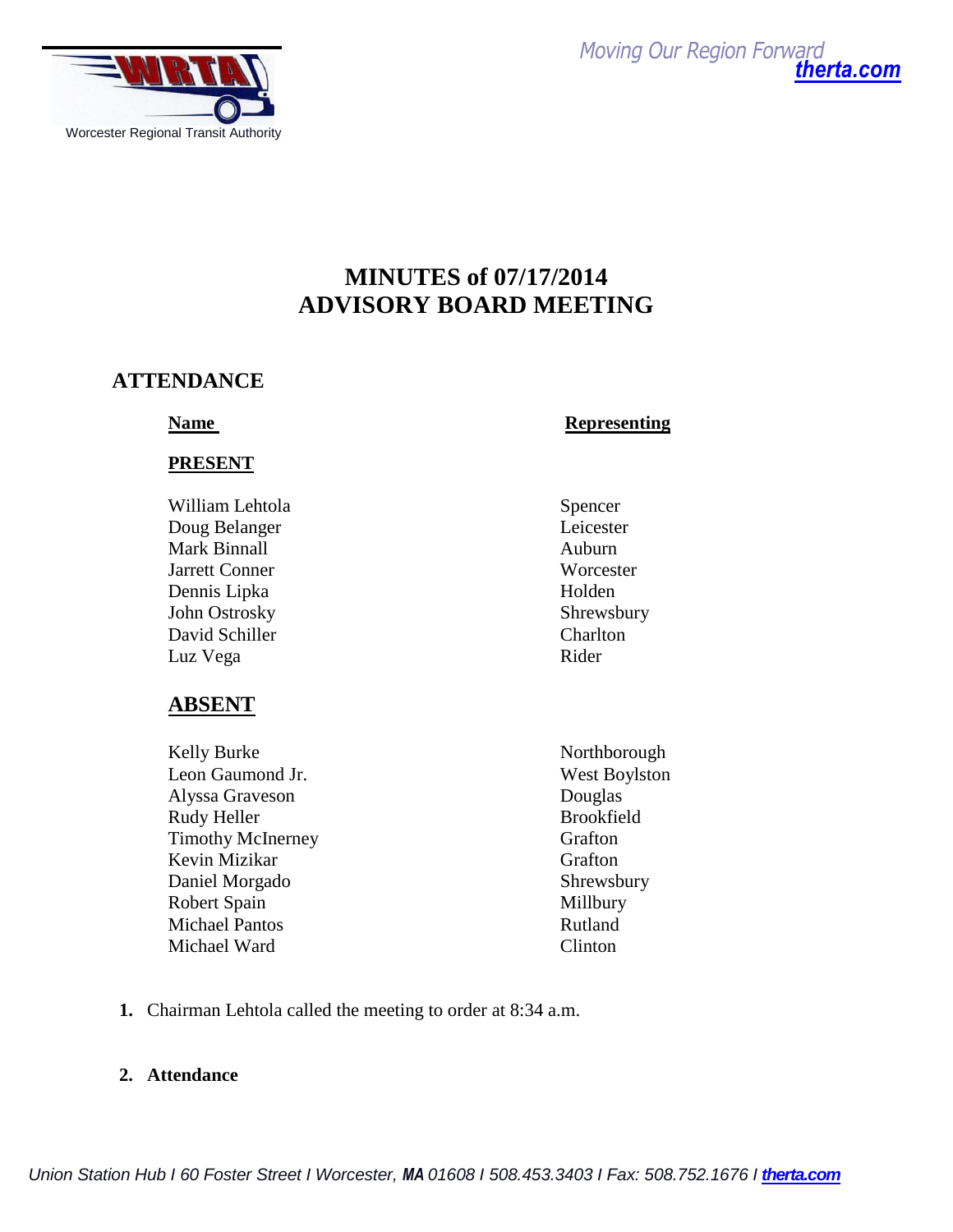#### **3. Acceptance of Minutes**

- Mr. Lehtola asked for a motion to accept the minutes of June 19, 2014.
- **Motion: To accept the minutes of June 19, 2014.**
- **Mr. Binnall made the motion and Mr. Belanger seconded. All voted in favor and the motion was accepted.**

#### **4. Business from the Public**

- Mr. Lehtola called for business from the public and no one responded.
- Mr. Lehtola asked that the motion be read in regards to the approval of the advisory board officers for FY` 15.
- **Motion: The advisory board approves the following members as officers for FY'15: Chairman – William Lehtola Vice Chair – City Manager Augustus Treasurer – Douglas Belanger Secretary – Dennis Lipka**
- **Mr. Belanger made the motion and Mr. Binnall seconded. All voted in favor and the motion was accepted.**
- Mr. Lehtola asked that the motion be read in regards to the approval of the service changes to take effect on the  $23<sup>rd</sup>$  of August.
- **The WRTA Advisory Board approves the service changes as discussed at the June 19, 2014 meeting and at the public hearing held on July 9, 2014. The service changes are:**

**Creating a new Rt. 9 interlining it with Rt. 31, Eliminating Rt. 11a, Resuming Rt.18 and Eliminating the interline of Rt. 25 with Rt. 31.** 

 **Mr. Lipka made the motion and Mr. Belanger seconded. All voted in favor and the motion was accepted.** 

#### **5. Administrator Report**

Mr. O'Neil reviewed with the board thank-you notes regarding some of the specialized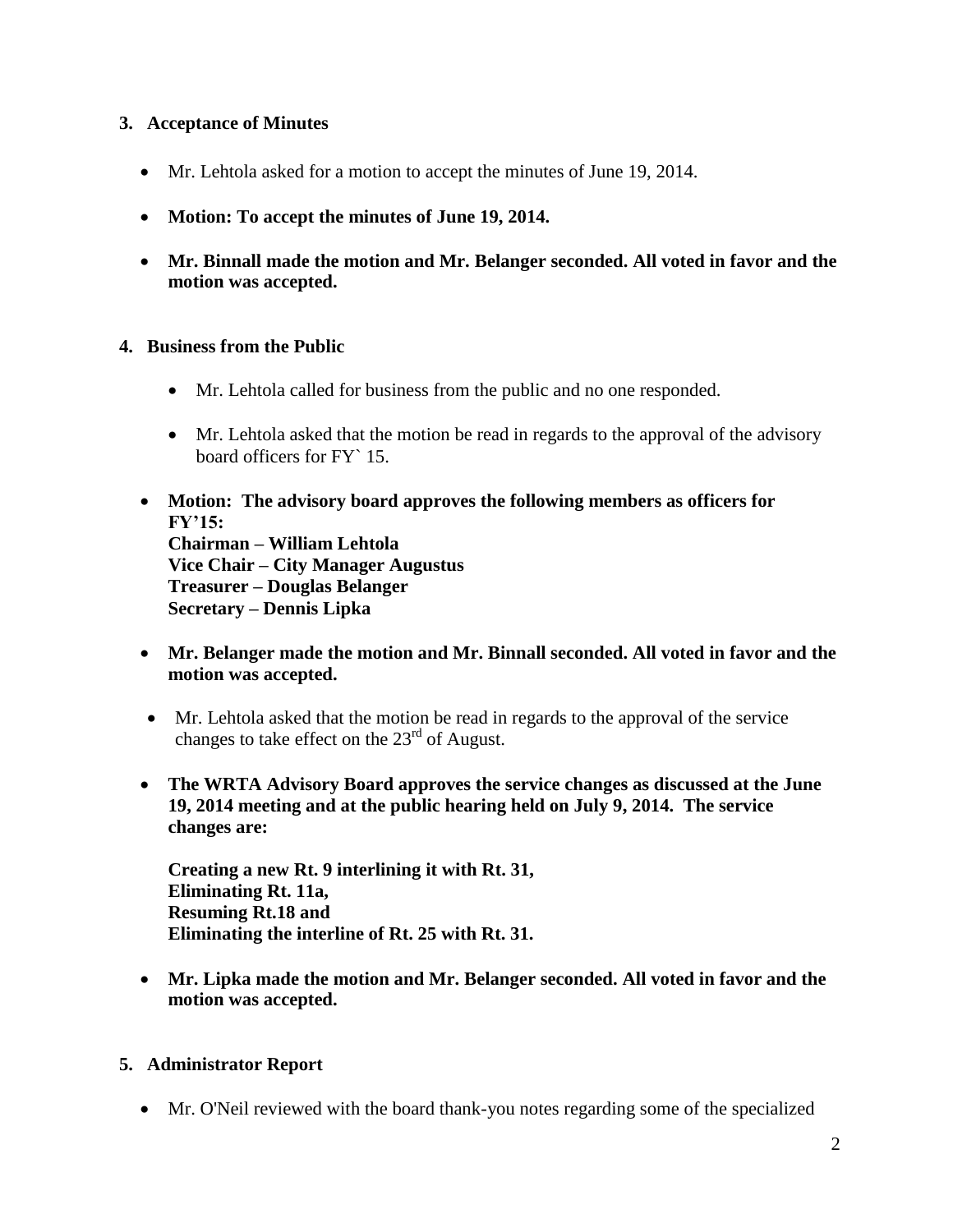services offered by the WRTA community outreach program. Mr. O'Neil mentioned the coordinated efforts of both Mr. Parker and Mr. Trabucco for arranging the following outreach activities:

- 1. Quinsigamond Community College Career Day
- 2. Preservation Worcester's Revolutionary War History of Worcester Tour and
- 3. bus passes for the City of Worcester's youth cleanup parks campaign.
- Mr. O'Neil next moved to public outreach. He explained the nine (9) meetings scheduled and advertised to start on July 22, 2014. He stated each meeting is expected to be 1.5 hours in length. Augmenting these meetings, will include surveys from both CMRPC and Ms. Vega as head of Neighbor to Neighbor. Mr. O'Neil spoke specifically about the importance of gathering information and efforts to bring forth "Mobile Listening Sessions." Mr. O'Neil explained these would be located at specific high traffic areas, like Webster Square and Walmart in Leicester. These Mobile Listening Sessions would include a parked bus, personnel, as well as survey forms. Mr. O'Neil listed all the areas covered by the listening sessions as the following: central business district, city neighborhoods, towns and mobile sites (details listed below).
	- 1. Central Business District Union Station Union Hall

July 22, 2014 – 5:30 p.m. July 24,  $2014 - 1:30$  p.m.

Aug 12, 2014 – 5:30 p.m.

2. City Neighborhoods

| <b>Centro Las Americas</b> | August 4, 2014 - 5:00 pm to 6:30 p.m.     |
|----------------------------|-------------------------------------------|
| Our Lady of the Angels     | August 12, 2014, - 1:00 p.m. to 2:30 p.m. |
| South Worcester NC         | August 14, 2014 - 1:00 p.m. to 2:30 p.m.  |

3. Towns

Southbridge Town Library August 7, 2014 - 5:30 p.m. to 7:00 p.m.

4. Mobile Listening Sessions

UMass - TBA

Webster Sq. Plaza – July 25, 2014 - 11:00 a.m. to 12:30 p.m.

Walmart – Leicester – July 25, 2014 - 9:00 a.m. to 10:30 a.m.

 $GBV - TBA$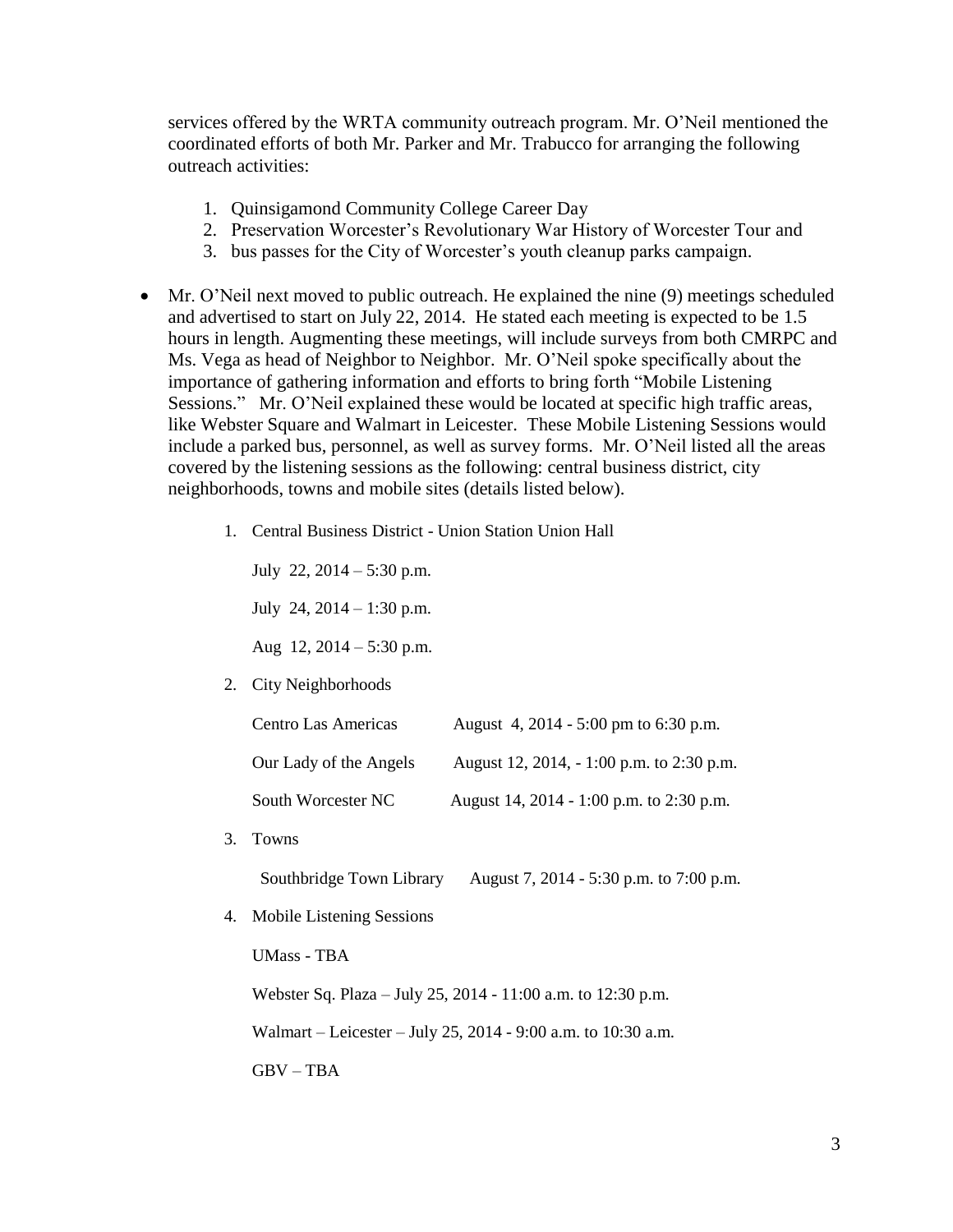- Mr. O'Neil informed the board the sessions would continue throughout July and August 2014, and the information is for the purpose of collecting the necessary data for the Comprehensive Service Review analysis initiated by URS, the consultant hired by the regional transit authorities. Mr. Conner asked about the platform surveys tally and when an expected report would be issued to the board. Mr. Church stated presently CMRPC has about 150 surveys and their goal is to reach 400 to 500 surveys. He explained, at the completion of all the listening sessions, the information will be complied and reported to the board, which should take place at the September meeting. Mr. Conner also inquired about the level of data and whether URS is equipped to handle such a task. Mr. O'Neil stated URS was chosen because they have the capability to handle our high level of data. Mr. O'Neil explained URS is extremely impressed by the level and organization of the data it receives from the WRTA, and they noted that we are leaders within the state in this regard.
- Board members discussed the need to pay additional attention to the non-rider when planning the WRTA's outreach and marketing. Mr. Schiller mentioned the "7 Bucks To Go Out The Driveway…." as a slogan used by others, while the members agreed in principle targeting non-riders would also encompass working towards alleviating people's fears of service limits, especially out in the towns. Board members shared individual experiences and their opinions on the importance of personal contact when reaching into the communities, whether through neighborhood groups or cable access stations. Mr. Belanger emphasize the long term benefits of using existing cable media outlets, as they often re-air shows over long periods of time. Mr. Conner suggested the Worcester's media services can be a viable source. Mr. Binnall requested the listening sessions be posted on the Audio Journal, which is Worcester Reading Radio Service. Mr. O'Neil indicated he would check on the availability of some of these resources.
- Mr. O'Neil next discussed a number of conversations he had recently with Ms. Blunt, Mr. Borbone, the city's traffic engineer, and Mr. Rolle, the city's chief planner, regarding certain corridors in the city that, because of street width and traffic volume, are contributing to missed trips and delays. Mr. O'Neil mentioned some ideas discussed and reviewed were: better use of CAD/AVL, transit signal priority, eliminating some onstreet parking, coordinating traffic lights with transit signal priority and then participating in future city traffic planning studies.
- Mr. O'Neil stated that the WRTA must work within the public right of way and, while we don't control the right of way, we need to bring people to the table who do control this right away to help focus our needs for the long run. As an example, Mr. O'Neil explained Rt. 19 which serves Webster Square area, sees delays due to overall congestion of cars, parking issues, narrow streets along with school buses and weather conditions in the corridor between Federal Plaza and Webster Sq. The board members agreed we should have to do this together and the city should become part of the picture to change things.
- Mr. O'Neil informed the board of a meeting he had with Mary Ellen Blunt and the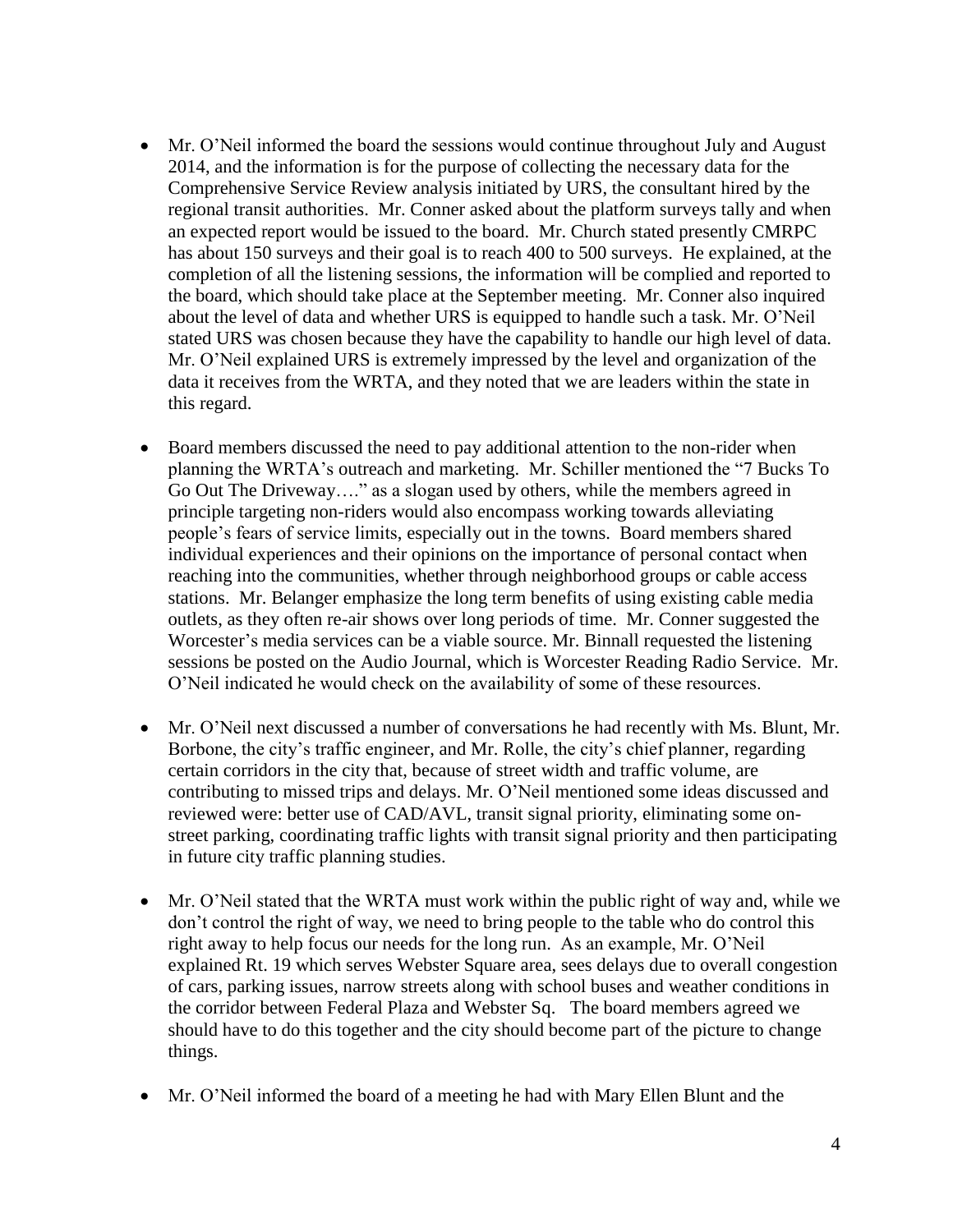developer of the former Spag's property. The developer reached out in a coordinated effort to review the possibility of using public transportation for employees on a new mixed development being designed in Shrewsbury. Mr. O'Neil explained this type of proactive approach is preferred so the WRTA can express its thoughts early on regarding turning movements, stops and safety as the project is being designed. No conclusions were drawn from the meeting. Mr. Binnall asked if the administration has a general package to cover these types of inquiries. Mr. O'Neil replied that since site development and usage varies from site to site, the best course would be to take each project individually.

- Mr. O'Neil updated the board in regards to the state's FY`15 budget stating over the past five (5) years there was a governor veto, especially regarding funding for regional transit authorities, but such was not the case this year. As a result, he expects the state will forward contracts to the regional transit authorities earlier than normal especially now that forward funding is in place.
- Mr. O'Neil then spoke of 42 Quinsigamond Ave. He stated the bids for the environmental clean-up would be out on Friday, the  $18<sup>th</sup>$  of July. The clean-up time period is expected to be four (4) to five (5) months. Mr. Conner asked when the guaranteed maximum price would be established. Mr. O'Neil stated January of 2015. He explained the time frame is due to the expected difficulties of the site itself, some being environmental and others due to the various levels of debris under the soil within the site.
- Board members had a serious discussion in regards to the recent Telegram and Gazette article on the 42 Quinsigamond Ave project. The members express individually their dissatisfaction with the negative slant they felt the article gave in regards to the timing and cost of the environmental factors of the site. The board members defended their record on the due diligence as it applied to the site selection, environmental concerns and needed state and federal funding.
- Board members also discussed the importance of brownfield clean-ups and the overwhelming support from state and federal agencies as well as the neighborhood residents. Mr. Lipka expressed concern for the snap-shot approach of reporting and restated the benefit to the city and the overall environment with a cleaner useable site. Mr. Ostrosky suggested a letter to the editor or speaking directly to the editor. Mr. O'Neil stated he would be happy to sit down with the reporter and discuss it.
- As the reporter who wrote the aforementioned story arrived for the meeting, Mr. Lehtola explained the board's exceptions to the article and stated her absence from the meeting reported on, resulted in a lack of balance and fair reporting, in his opinion.
- Mr. Binnall asked when the next building committee meeting was. Mr. Lehtola stated in September. Mr. Lehtola asked to include and inform Mr. Binnall when this occurs.
- The monthly summary was not reviewed due to time restraints, but the full report can be viewed at the following link [WRTA Monthly Operations Report June 2014.](http://www.therta.com/wp-content/uploads/2014/07/June-2014-WRTA-Monthly-Report.pdf)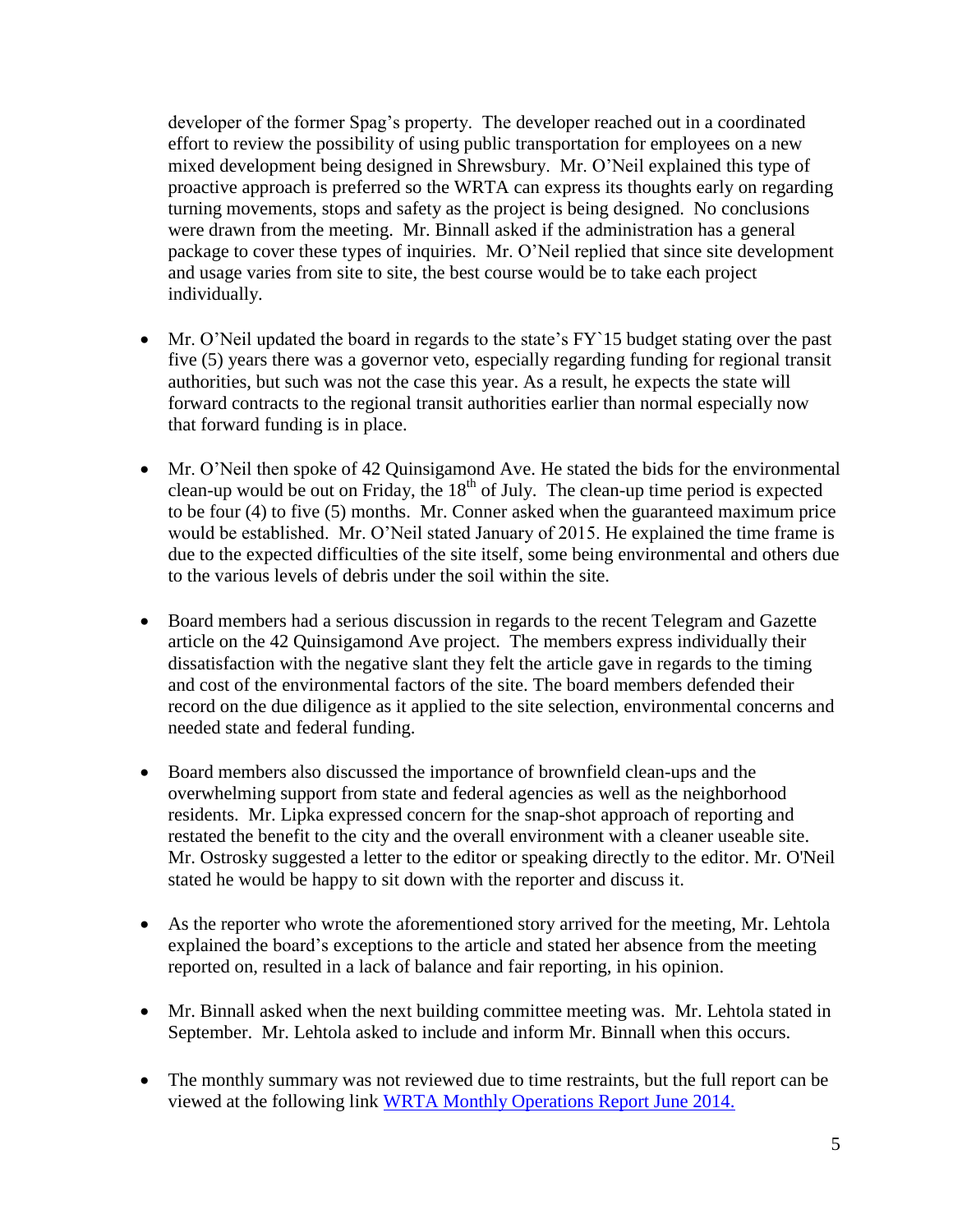- Mr. O'Neil introduced Mr. Dale Hill the original designer of the Proterra electric bus. Mr. Hill explained Proterra has worked to iron out previous challenges with the 1.5 version, and incorporated those changes into the V2 second generation all-electric bus. Mr. Hill invited the board members to view the advances as the new bus was at the hub from 9:00 a.m. until 11:30 a.m. Mr. Hill noted the V2's longer length at forty (40) feet and lighter weight by 12,000 pounds, alongside a drop in price due to new design efforts. Mr. Hill also explained the importance of the feedback received from the WRTA, especially regarding the winter season describing it as a valuable asset in the designing of this latest version. Mr. Hill commended the WRTA for their participation in this cutting edge technology and thanked them for all their efforts.
- Ms. Vega asked how many electric buses were currently in the WRTA inventory. Mr. Lehtola responded that currently there are six (6) all electric buses, with four (4) being assigned to Routes, 8, 18, 4 and the downtown loop, while another will be added to Rt. 25 in September 2014. These buses will run between eight (8) and sixteen (16) hours per day.
- Mr. O'Neil explained to the board an independent agency the Center for Transportation and the Environment - has been monitoring these buses since they were placed into service last September. Mr. O'Neil then introduced Stephen Clermont of this agency. He presented a report showing how the electric buses stacked up against the other buses in the WRTA fleet. The data for this report comes from Mr. Carney's operations as well as from Proterra, while measurement standards come from the EPA. The comparison uses the data against the old RTS buses, hybrids and regular diesel buses. This report reveals the efficiency, environmental impact, and cost analysis during the period from September 2013 to May of 2014. Details of the report can be viewed through the following link [WRTA KPI Presentation –](http://www.therta.com/wp-content/uploads/2014/07/WRTA-KPI-Presentation-July-2014.pdf) July 2014.
- Mr. Clermont explained the importance of the WRTA's leadership in the electric bus project. Mr. Clermont stated collection of data is under a two-year plan and with less than a dozen agencies deploying electric busses, it is extremely important for the progress of this technology to be well analyzed. This data provides the opportunity to help educate other transit agencies into the future of efficient and viable transit solutions. The report compared the cost and usage of the fleet, as it was divided by the type of vehicle: diesel, hybrid diesel and the all-electric buses. The report showed detailed usage by mileage, averages for fuel efficiency, fuel cost per mile, electricity costs and emission reductions over the nine (9) month period.
- Mr. Clermont pointed out 11% of the fleet was electric and combined overall the WRTA saved 171 Tons of CO2 emissions over the 9-month period. He noted the resolution of early deployment issues is leading to higher availability and utilization and overall higher utilization will lower cost per mile, even given the seasonal factors and higher utility demand changes of New England.
- Mr. Conner asked for more frequent reports on the electric bus savings and Mr. Lehtola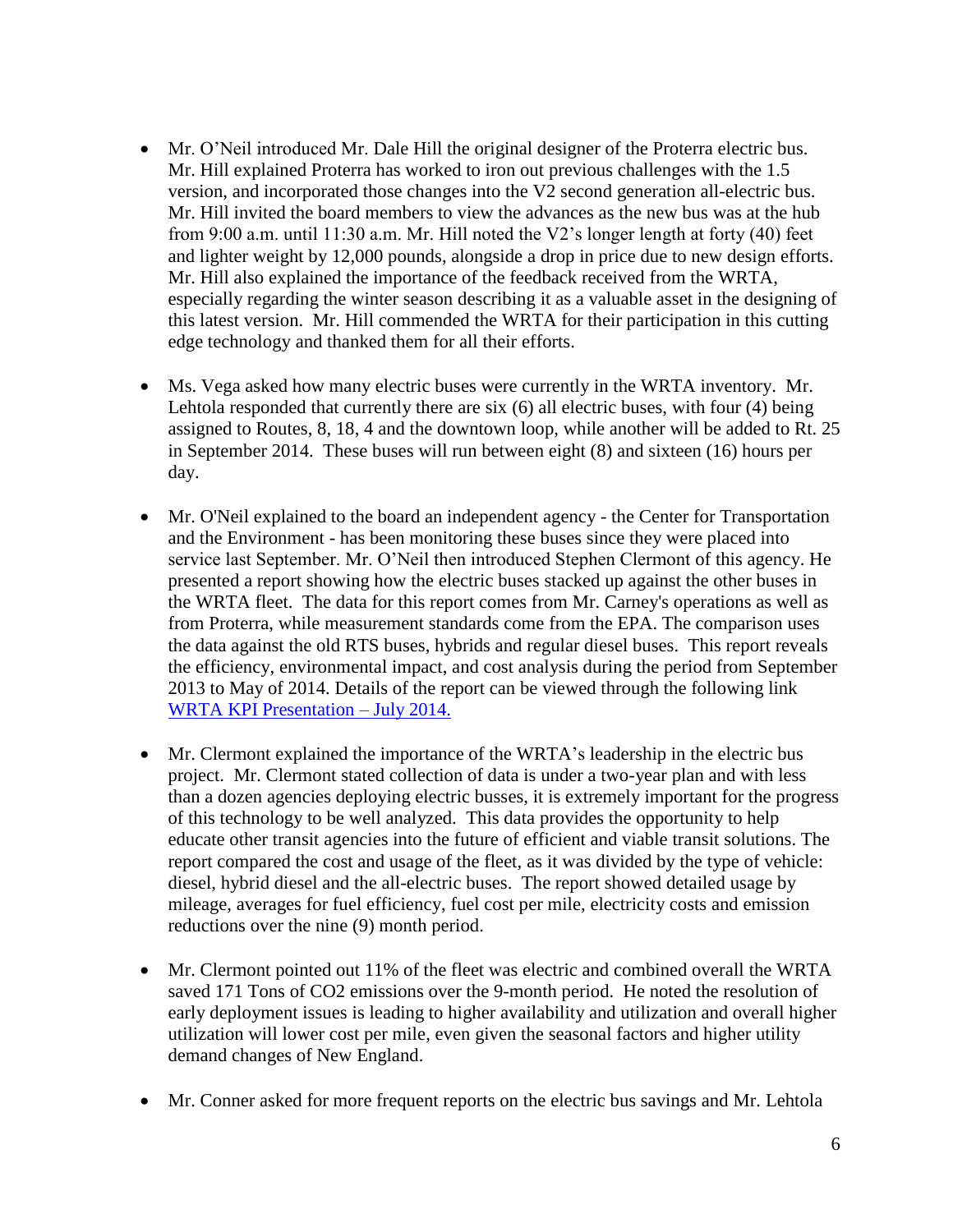suggested a quarterly report. Mr. Binnall asked when the diesel contract was up for renewal and if buying with other RTA's would be of a benefit. Mr. O'Neil stated the contract runs until May 2015 and they have the successor contract on the radar screen. Mr. O'Neil explained the distribution points factor in on pricing, so collective purchasing would not necessary reduce costs. The WRTA has done very well locking in favorable fuel prices for the past five years.

 Mr. Lipka asked about a maximum allocation of electric buses given our route configuration and terrain. Mr. O'Neil responded he doesn't think the WRTA could reap huge benefits with a much larger all-electric fleet since electric buses must be designated to certain routes. More all-electric buses would also entail on route charging stations to accommodate their usage. However, we will continue to look into all viable options.

#### **6. Business from the Board**

- Ms. Vega commented on the positive change with the communication regarding the June 2014 changes. Ms. Vega thanked the administration for the well-timed distribution of schedules in this last round of changes.
- Mr. Binnall inquired about the protocol on the platform when seeking to report something. Mr. Binnall noted he was approached for change from a person claiming to use the bus. Mr. O'Neil stated security rotates where it stands on the platform therefore security may not see all this activity.
- Mr. Conner thanked Mr. Hill from Proterra for coming out and stated that the experience with Proterra has been positive, despite some of the working challenges earlier on. Mr. Lehtola spoke about the good working relationship he has with Mr. Carney in regards to optimization of the electric buses within our fleet. Mr. Lehtola noted that complacency is not part of his vocabulary and there's certainly room for improvement with the electrics, and he expects to see improvement. Mr. Lehtola explained he was a big critic of the electric as far as performance is concerned, but he is also very happy we have them. He wants to see them continue to be a success and a bigger success here in the W RTA area.
- Mr. Belanger commented on the importance of being on the cutting-edge of technology and despite the few hiccups and adjustments made to accommodate for the numerous technologies added, including the all-electric buses, the WRTA has established itself as a leader in positive growth. The riders of the future will look for and expect technological changes, as happened with smart phone. Mr. Belanger also reminded the board of the fact that seven (7) to eight (8) years ago we were looking from a totally different point of view.
- Mr. Carney stated he was confident the all electrics will continue to be optimized. Mr. Carney informed the board members that a person from the New York Transit Authority will be visiting the WRTA to look over our fleet. Mr. Carney stated that this factor speaks volumes about the future of transportation and of the WRTA.